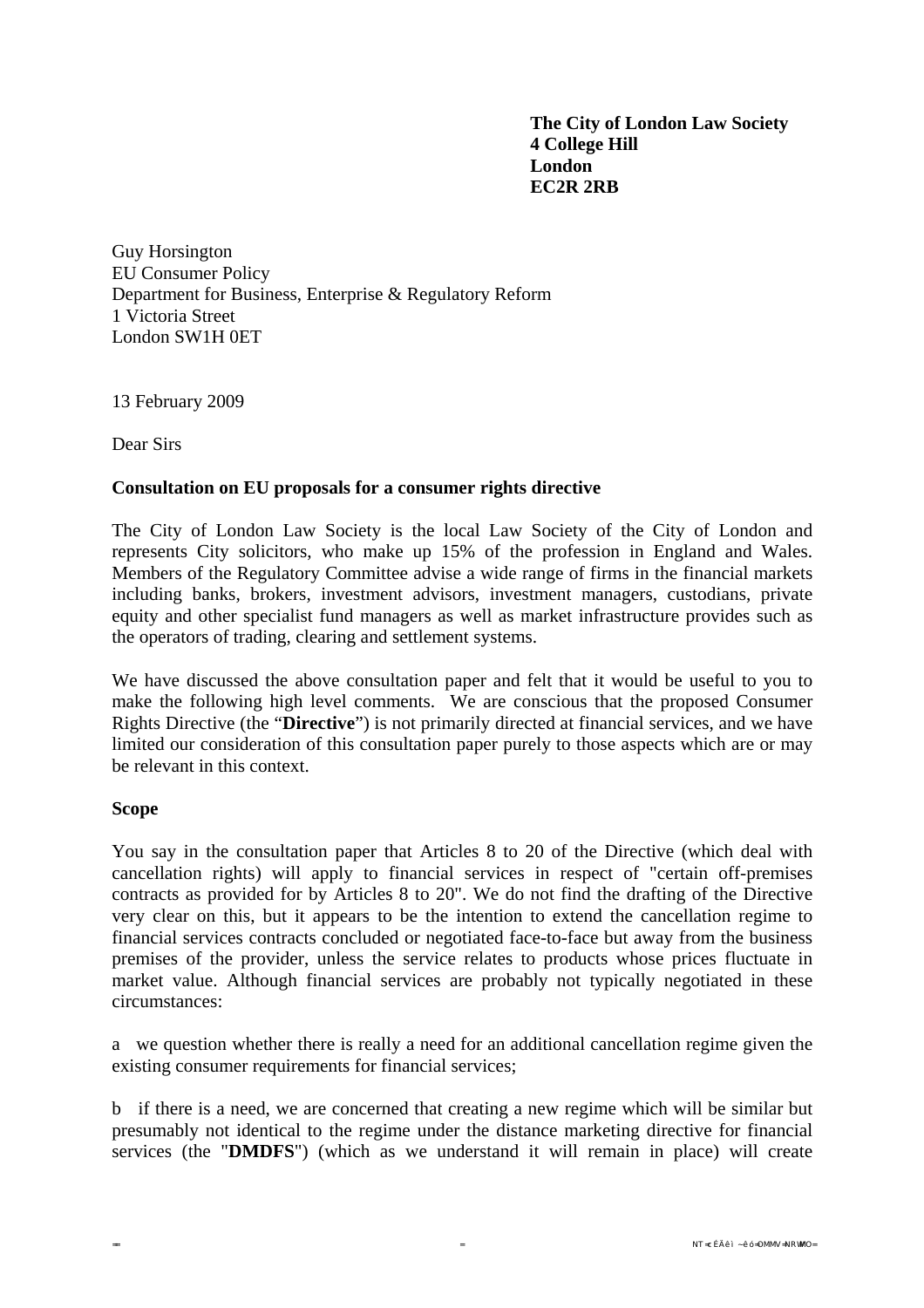confusion and add to the burden of compliance in what is already a complex area of regulation.

We might add that it is not at all clear that the cancellation provisions in the Directive as currently drafted do not apply to financial services distance contracts, and this needs to be clarified.

## **"Distance Contract"**

While not directly relevant to financial services, we comment on this definition because we suspect that there may be some future pressure to conform the definition in the DMDFS. It seems to us that both the main changes to the definition are ill-advised:

a the suggestion that any contract will be a distance contract merely because it is "concluded" at a distance, despite possibly extensive face-to-face communication beforehand, seems to lack any sense. We suggest that there are many cases where, following face-to-face negotation, the actual contract is "concluded", eg by exchange of documents by post, or by email. In such cases there seems no logic in applying a cancellation regime simply because of the administrative arrangements for concluding the contract;

b the removal of the criterion that the distance contract is part of an "organised scheme" is equally unhelpful. While the criterion is not always easy to apply, it avoids the risk that the cancellation regime will apply on an essentially random basis depending on the communication methods used by the parties. Particularly in the electronic era there are many cases where genuinely negotiated agreements are concluded without simultaneous physical presence at any point in the process.

## **"Durable Medium" and "Means of Distance Communication"**

While we have no immediate comments on the revised definitions, we would urge that you keep in mind the indirect consequences of introducing new definitions of terms already widely used in other EU legislation. Use of new terminology in one definition may create unintentional implications in interpreting another definition of the same term. It is already highly unsatisfactory that the term "durable medium" has different meanings in the Markets in Financial Instruments Directive and the DMDFS, and this would be compounded by adding a third definition. If the aim is to modernise the definitions, we suggest that the Commission should be encouraged to apply them across the board.

Yours sincerely

# **Margaret Chamberlain Chair CLLS Regulatory Committee**

Members of the CLLS:

Bridget Barker, Macfarlanes Chris Bates, Clifford Chance Peter Bevan, Linklaters Patrick Buckingham, Herbert Smith